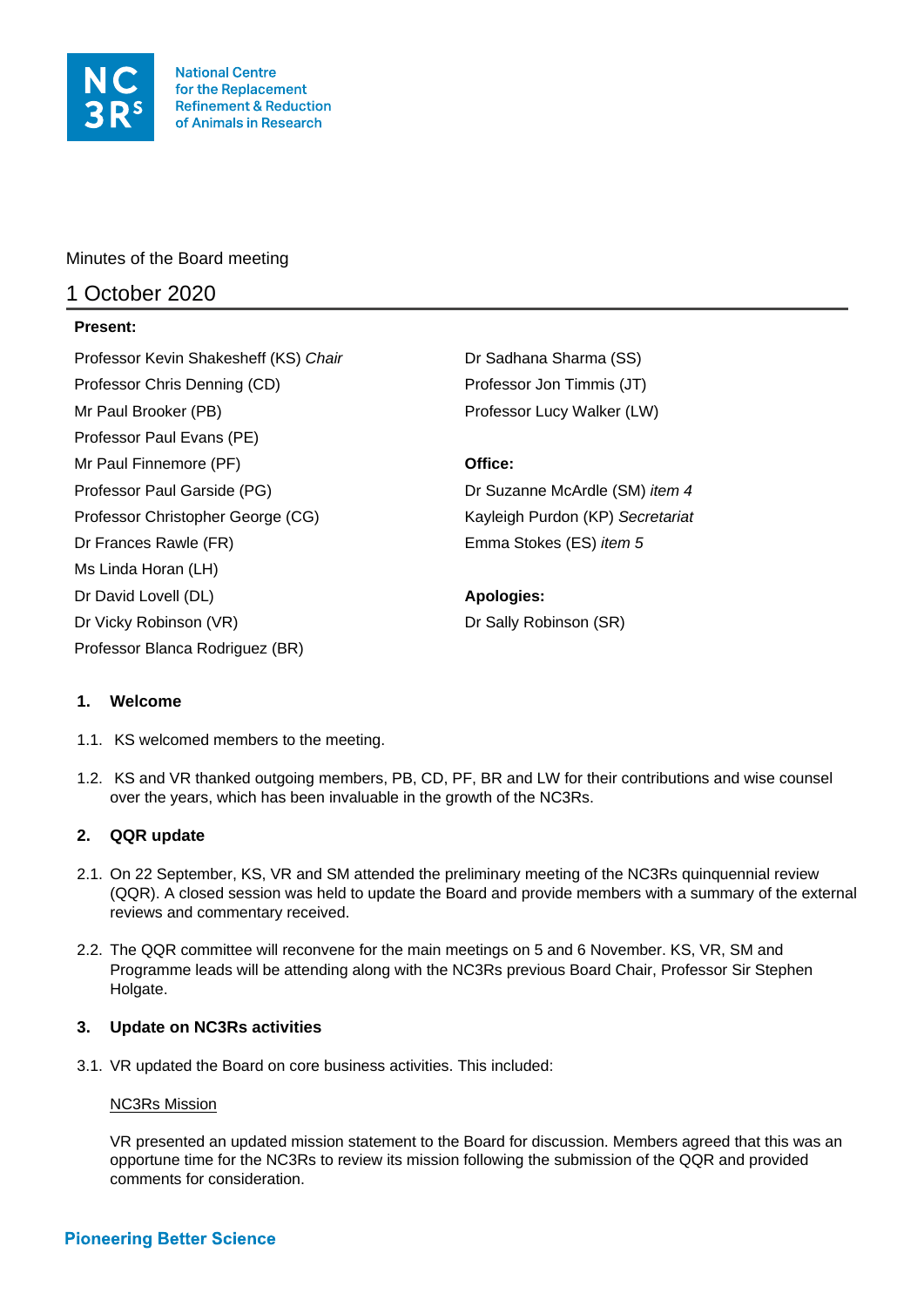It was agreed that the revision of the mission statement would be discussed further at the next Board meeting.

### Research funding and early career awards

- A total of seven awards were made under the 2020 call for Project grants.
- The eligibility criteria for the Skills and Knowledge Transfer scheme have been updated to allow applications to be submitted from small to medium-sized enterprises (SMEs).
- 39 applications have been received for the 2020 Training Fellowship call. The Training Fellowship Assessment Panel will meet in November.
- 77 applications were received for the 2020 PhD Studentships call, of which 38 were shortlisted during the triage stage.
- Due to ongoing disruption caused by COVID-19, the annual NC3Rs Summer School was held virtually over four days in July. The programme included an interactive session offering tips for communicating 3Rs impacts. Students were also able to benefit from one-to-one experimental design sessions. Despite the revised format the event was a success with the team receiving positive feedback from the students.
- A total of 11 articles have been published on the NC3Rs gateway. Since its launch, the articles have had 15,721 views, 2,580 downloads and been cited 39 times with 11 citations referring to using the methods described. There are two additional method papers awaiting publication following the completion of prepublication checks by F1000. The Board will be updated after the gateway advisory board meeting in February.

## CRACK IT

 Three Two Phase and two Single Phase Challenges have been launched for the 2020 competition with co-funding secured from Unilever, Defence Science and Technology Laboratory (Dstl) and the Engineering and Physical Sciences Research Council (EPSRC). The deadline for applications is 5 and 12 November.

### Office-led programmes

- **ARRIVE 2.0 has been published and a new dedicated website has been launched to promote the revised** guidelines.
- 27 research proposals were reviewed through the Peer Review Service between July and September.
- There has been a soft launch of the 3Rs self-assessment tool (SAT) ahead of wider promotion in 2021.
- The possibility of awarding Continuing Professional Development (CPD) points in recognition of stakeholders' active engagement with the 3Rs is being explored.
- A new resource hub on breeding and colony management has been established for researchers and technicians returning to laboratories after lockdown.

### **4. Finance update**

4.1. SM provided the Board with an update on the outlook for the NC3Rs short-term finances and discussed the management of accounts for financial year (FY) 2020/21. A number of challenges were highlighted including the uncertainty of future financial budgets due to the outstanding QQR and the continued impact of COVID-19 on both the NC3Rs activities and those of its stakeholders.